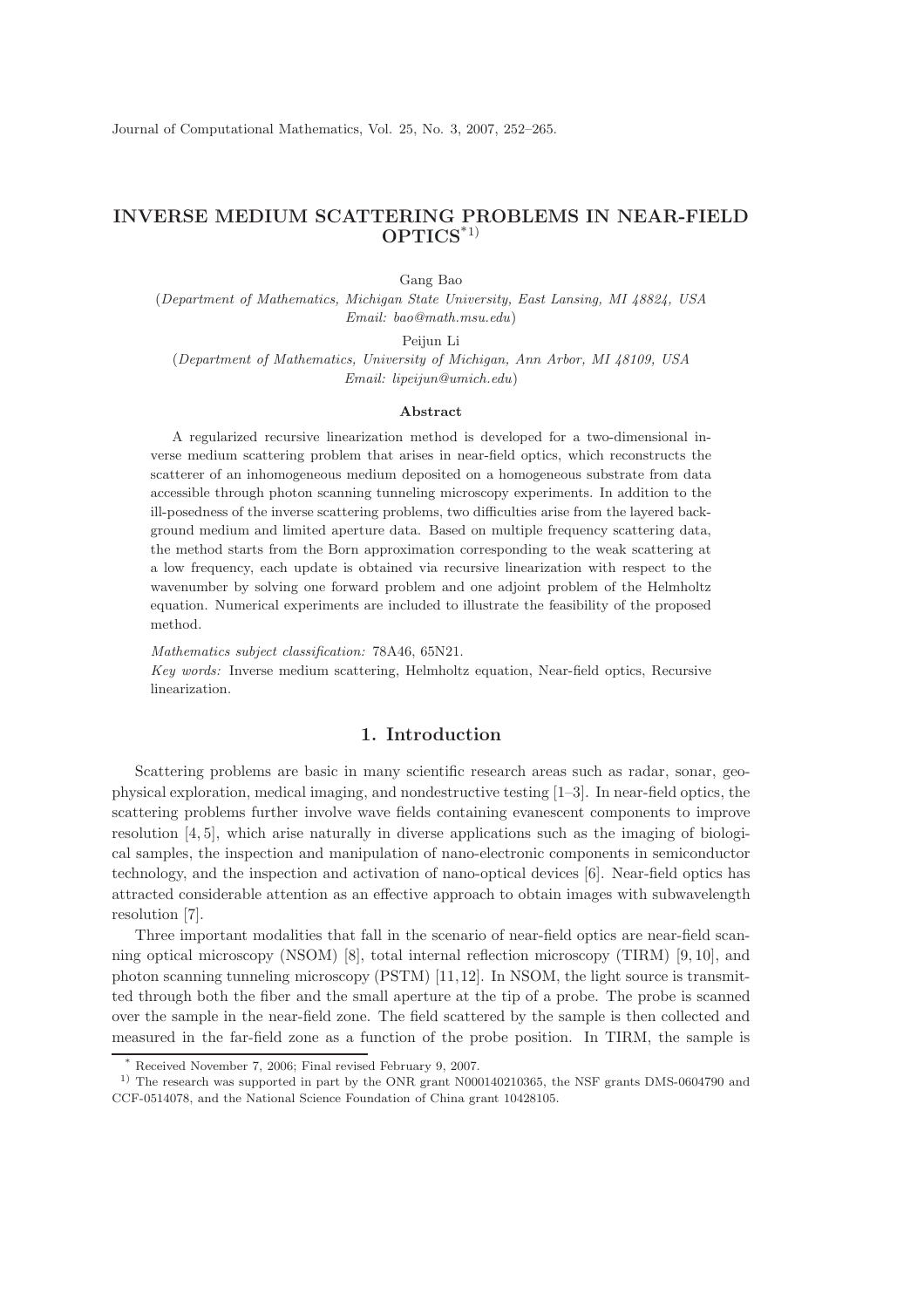illuminated by high spatial frequency evanescent plane waves, which may be generated by total internal reflection from a prism [13]. The scattered field is measured in the far zone of the sample as the direction of the incident wave is varied. In PSTM, the sample is illuminated by an evanescent field generated at the face of a prism (similar to TIRM), but the scattered field is detected via a tapered fiber probe in the near zone of the sample (as in NSOM). See [6] for an account of other modalities as basic experiments of near-field optics and associated scattering theories.

In all of the above mentioned modalities, it is desirable to solve the inverse scattering problem in order to reconstruct the sample from the measured data. Initial results in this direction have been reported in the cases of three-dimensional inhomogeneous media for all of the three modalities: NSOM [8] , TIRM [9], and more recently PSTM [11]. The basic idea is to develop an analytical solution technique for solving the linearized inverse scattering problem for each modality within the framework of the weak scattering approximation. Numerical solution of the nonlinear inverse problem is at present completely open. The main purpose of the present work is to explore the possibility of developing a regularized recursive linearization approach for solving the nonlinear inverse scattering problem in the modality of PSTM. It should be pointed out that we currently adopt the non-global approach, i.e., the scattered field resulting from the interaction of the incident field with the sample is analyzed in the absence of the tip. This procedure overlooks the possible influence of the tip on the detected field. The global approach which takes into account the entire system is the subject of future work.

The remainder of this paper is organized as follows. The mathematical model of the scattering problems is introduced in Section 2. Based on the Lippmann–Schwinger integral equation in a two-layered background medium, an initial guess of the reconstruction is derived from the Born approximation corresponding to the weak scattering at a low frequency in Section 3. In Section 4, a regularized recursive linearization algorithm is proposed. Numerical examples are presented in Section 5. The paper is concluded with some general remarks and directions for future research in Section 6.

### 2. Model Problem

Consider an inhomogeneous sample deposited on a homogeneous substrate, usually a prism. The substrate is assumed to be relatively thick so that only one face needs to be considered, thus defining an interface between two half-spaces. The index of refraction in the lower half-space (substrate) has a constant value  $n_0$ . However, the index of refraction in the upper half-space varies within the domain of the sample but otherwise has a value of unity. The sample is illuminated from below (transmission geometry) by a time-harmonic plane wave, as shown in Fig. 2.1. Throughout, by assuming nonmagnetic materials and transverse electric polarization, the model PDE reduces to the two-dimensional Helmholtz equation.

More specifically, let an incoming plane wave  $u^i = \exp(i\alpha x_1 + i\beta x_2)$  be incident on the straight line  $\{x_2 = 0\}$  from  $\mathbb{R}^2_- = \{\mathbf{x} : x_2 < 0\}$ , where

$$
\alpha = n_0 k \sin \theta, \quad \beta = n_0 k \cos \theta, \quad \theta \in (-\pi/2, \pi/2),
$$

and  $k$  is the free space wavenumber. The total field  $u$  satisfies the Helmholtz equation:

$$
\Delta u + n^2 k^2 (1+q) u = 0,\t\t(2.1)
$$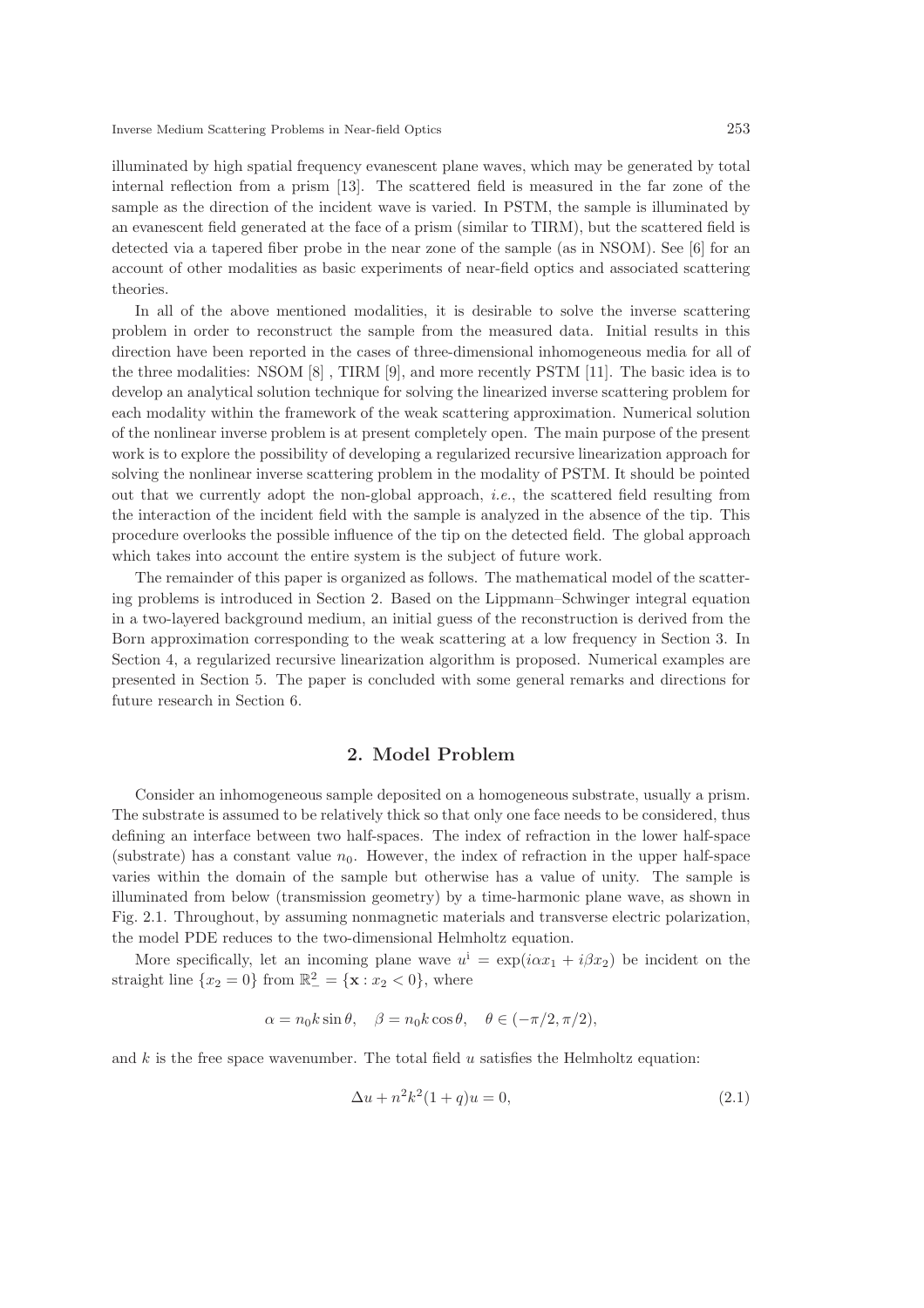

Fig. 2.1. The geometry of the problem. A plane wave is incident on the prism from the bottom. The scatterer is illuminated by the transmitted waves and the scattered waves are measured in the constant height configuration by an idealized point detector in the near zone.

where the scatterer  $q(\mathbf{x})$  has a compact support contained in  $D \subseteq \mathbb{R}^2_+ = {\mathbf{x} : x_2 > 0}$  and

$$
n(\mathbf{x}) = \begin{cases} 1 & \text{for } x_2 > 0, \\ n_0 & \text{for } x_2 < 0. \end{cases}
$$

Denote the reference field  $u^{\text{ref}}$  as the solution of the homogeneous equation:

$$
\Delta u^{\text{ref}} + n^2 k^2 u^{\text{ref}} = 0. \tag{2.2}
$$

It can be analytically obtained from Eq. (2.2) together with continuity conditions that

$$
u^{\text{ref}} = \begin{cases} u^{\text{t}} & \text{for } x_2 > 0, \\ u^{\text{i}} + u^{\text{r}} & \text{for } x_2 < 0, \end{cases}
$$

where  $u^t$  and  $u^r$  are the transmitted and reflected waves, respectively [14, 15]. More precisely, we have

$$
u^{\mathrm{t}} = T \exp(i\alpha x_1 + i\gamma x_2) \quad \text{and} \quad u^{\mathrm{r}} = R \exp(i\alpha x_1 - i\beta x_2), \tag{2.3}
$$

where  $T = 2\beta/(\beta + \gamma)$ ,  $R = (\beta - \gamma)/(\beta + \gamma)$ , and

$$
\gamma(\alpha) = \begin{cases} \sqrt{k^2 - \alpha^2} & \text{for } k > |\alpha|, \\ i\sqrt{\alpha^2 - k^2} & \text{for } k < |\alpha|. \end{cases}
$$

The total field consists of the reference field  $u^{\text{ref}}$  and the scattered field  $u^{\text{s}}$ :

$$
u = u^{\text{ref}} + u^{\text{s}}.\tag{2.4}
$$

It follows from  $(2.1)$ ,  $(2.2)$ , and  $(2.4)$  that the scattered field satisfies

$$
\Delta u^s + n^2 k^2 (1+q) u^s = -k^2 q u^t. \tag{2.5}
$$

In addition, the scattered field is required to satisfy the following radiation condition [16]

$$
\lim_{R \to \infty} \int_{\Sigma_R} \left| \frac{\partial u^s}{\partial \nu} - inku^s \right|^2 dS = 0,
$$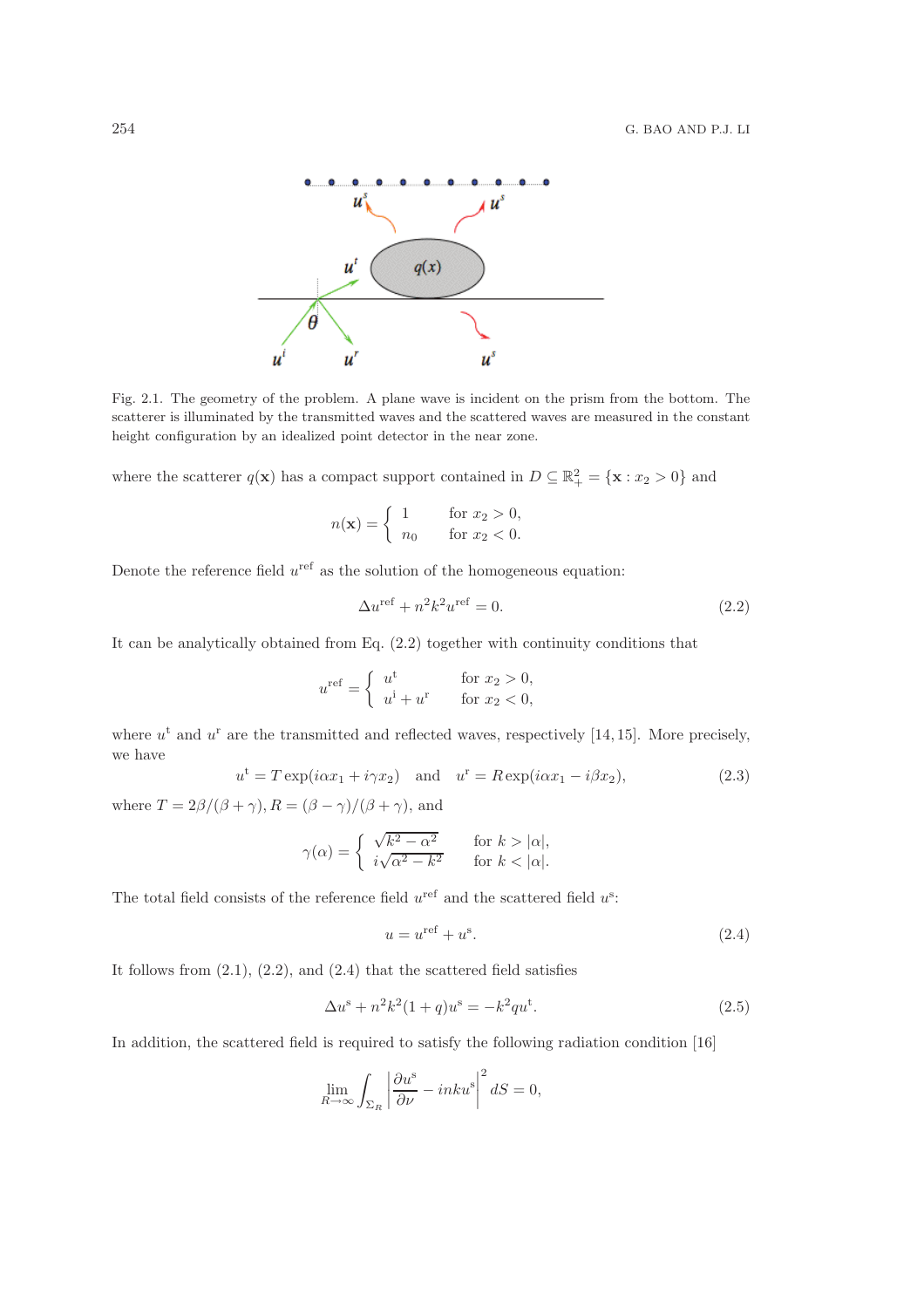where  $\Sigma_R$  is the sphere of radius R and  $\nu$  is the unit outward normal to  $\Sigma_R$ .

Given the reference field  $u^{\text{ref}}$ , the forward problem is to determine the scattered field  $u^{\text{s}}$  for the known scatterer  $q$ , which has been well studied  $[16–20]$ . The inverse problem is to determine the scatterer  $q$  from the measurements of the scattered field  $u^s$ , for the given reference field  $u^{\text{ref}}$ . The scattered field is measured by an idealized point detector at  $\{x_j : x_{2j} = b\}, j =$  $1, \dots, m$ , where b is a constant. In addition to the ill-posedness of the inverse scattering problem, two difficulties arise from the layered background medium and limited aperture data. In particular, the open domain with a two-layered background medium needs to be truncated into a bounded computational domain. For the forward solver, we apply the finite element method with a perfectly matched layer technique to truncate the unbounded domain [21–24]. The inverse scattering problem with limited aperture data is challenging, since without full aperture measurements, the ill-posedness and nonlinearity of the inverse problem become more severe. In the full aperture case, stable and efficient recursive linearization methods were proposed for solving the two-dimensional Helmholtz equation [25] and the three-dimensional Maxwell equations [26], respectively. A homotopy continuation method with limited aperture data but in a homogeneous background medium may be found in [27].

In this work, we develop a regularized recursive linearization to solve the inverse scattering problem of the two-dimensional Helmholtz equation in a two-layered background medium with limited aperture data. The algorithm requires multiple frequency scattering data, and the recursive linearization is obtained by a continuation method on the wavenumber. It first solves a linear equation (Born approximation) at the lowest wavenumber. Updates are subsequently obtained by using a sequence of increasing wavenumbers. Following the idea of the Kaczmarz method [3,28–30], we use partial data to perform the Landweber iteration at each wavenumber. At each iteration, one forward problem and one adjoint problem of the Helmholtz equation are solved.

# 3. Born Approximation

In this section, a starting point is derived for the iteratively recursive linearization algorithm based on the linearized Lippmann–Schwinger integral equation. The Lippman–Schwinger integral equation and the fundamental solution,  $G(\mathbf{x}, \mathbf{y})$ , for the Helmholtz equation in a two-layered background medium are given in the appendix.

When the wavenumber k is small, the scattered field is weak [31]. By dropping the scattered field at the right hand side of (A8) under the weak scattering, we obtain the linearized integral equation

$$
u^{s}(\mathbf{x}) = k^{2} \int_{D} G(\mathbf{x}, \mathbf{y}) q(\mathbf{y}) u^{t}(\mathbf{y}) d\mathbf{y},
$$
\n(3.1)

which is the well known Born approximation.

It follows from the scattered field measured at  $x_2 = b$  that

$$
u^{s}(x_{1},b) = k^{2} \int_{-\infty}^{\infty} dy_{1} \int_{0}^{b} dy_{2} G(x_{1},b; y_{1}, y_{2}) u^{t}(y_{1}, y_{2}) q(y_{1}, y_{2}). \tag{3.2}
$$

Substituting the explicit form of the transmitted field (2.3) and the fundamental solution (A6),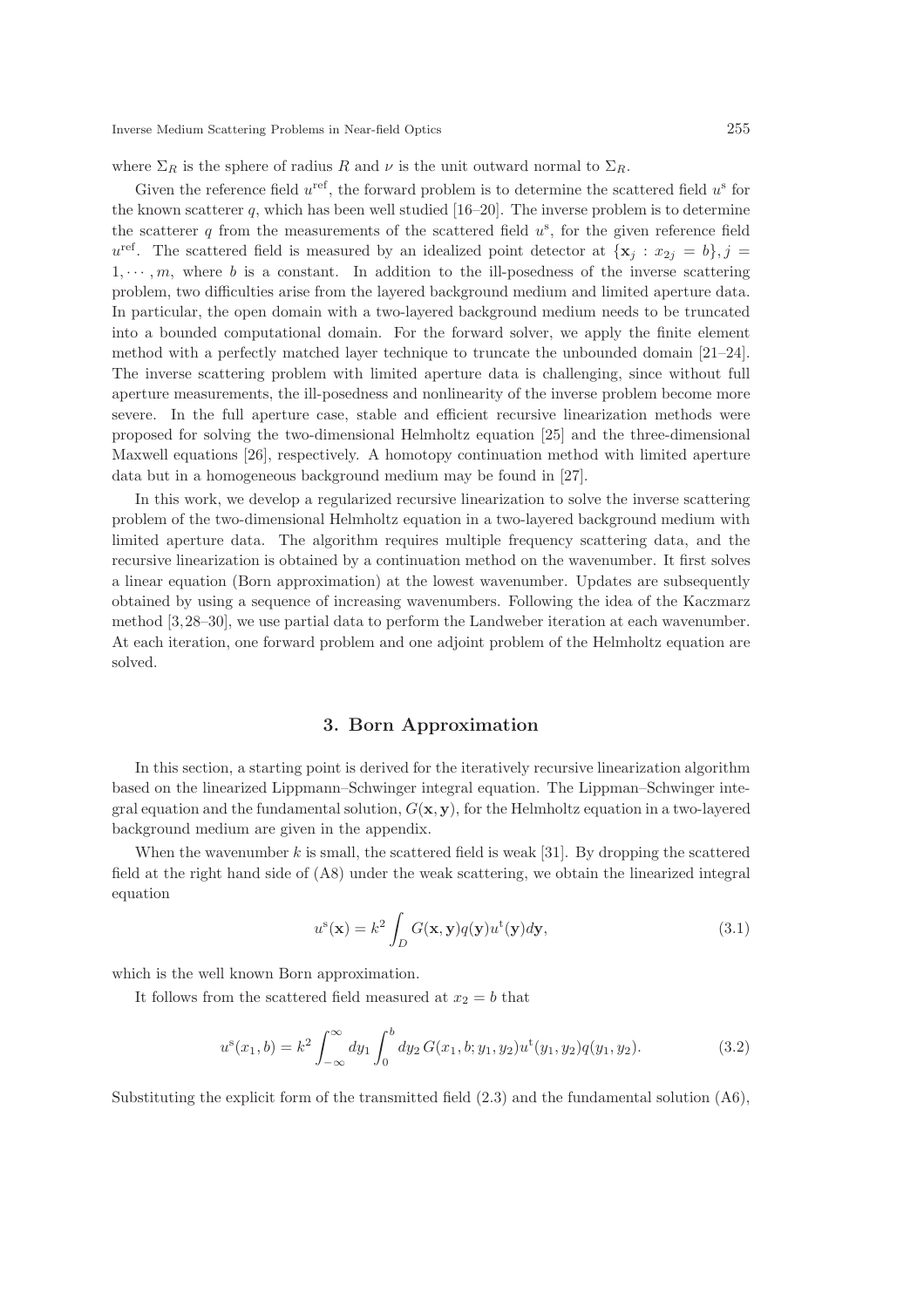and realizing the dependence of the scattered field  $u^s$  on  $\alpha$ , we may rewrite (3.2) as

$$
u^{s}(x_1;\alpha) = \frac{ik^2T}{4\pi} \int_{-\infty}^{\infty} dy_1 \int_0^b dy_2 \exp(i\alpha y_1 + i\gamma y_2) q(y_1, y_2)
$$
  
 
$$
\times \int_{-\infty}^{\infty} d\xi \frac{\exp(i\beta_1 b)}{\beta_1} \left[ \frac{\beta_1 - \beta_2}{\beta_1 + \beta_2} \exp(i\beta_1 y_2) + \exp(-i\beta_1 y_2) \right] \exp(i\xi(x_1 - y_1)), \quad (3.3)
$$

where  $\beta_1$  and  $\beta_2$  are defined in the appendix. Rearranging the integral order, we obtain

$$
u^s(x_1;\alpha) = \frac{ik^2T}{4\pi} \int_0^b dy_2 \exp(i\gamma y_2) \int_{-\infty}^\infty d\xi \frac{\exp(i\beta_1 b)}{\beta_1} \left[ \frac{\beta_1 - \beta_2}{\beta_1 + \beta_2} \exp(i\beta_1 y_2) + \exp(-i\beta_1 y_2) \right] \times \exp(i\xi x_1) \int_{-\infty}^\infty dy_1 \exp(-i(\xi - \alpha)y_1) q(y_1, y_2).
$$
 (3.4)

Noting the last integral is the Fourier transform of the scatterer with respect to  $y_1$ ,

$$
u^s(x_1; \alpha) = \frac{ik^2T}{4\pi} \int_0^b dy_2 \exp(i\gamma y_2) \int_{-\infty}^\infty d\xi \frac{\exp(i\beta_1 b)}{\beta_1} \left[ \frac{\beta_1 - \beta_2}{\beta_1 + \beta_2} \exp(i\beta_1 y_2) + \exp(-i\beta_1 y_2) \right] \times \exp(i\xi x_1) \hat{q}(\xi - \alpha, y_2).
$$
\n(3.5)

Multiplying both sides of (3.5) by  $\exp(-i\omega x_1)$ , integrating with respect to  $x_1$ , and observing that

$$
\frac{1}{2\pi} \int_{-\infty}^{\infty} \exp(i\omega x_1) dx_1 = \delta(\omega),
$$

we obtain the Fourier transform of scattered field with respect to  $x_1$ 

$$
\hat{u}^{s}(\omega;\alpha) = \frac{ik^{2}T}{2} \int_{0}^{b} dy_{2} \exp(i\gamma y_{2}) \int_{-\infty}^{\infty} d\xi \frac{\exp(i\beta_{1}b)}{\beta_{1}} \left[ \frac{\beta_{1} - \beta_{2}}{\beta_{1} + \beta_{2}} \exp(i\beta_{1}y_{2}) + \exp(-i\beta_{1}y_{2}) \right] \times \delta(\xi - \omega)\hat{q}(\xi - \alpha, y_{2}),
$$
\n(3.6)

which gives rise to

$$
\hat{u}^s(\omega;\alpha) = \frac{ik^2T}{2} \int_0^b dy_2 \frac{\exp(i\beta_1(\omega)b)}{\beta_1(\omega)} \left[ \frac{\beta_1(\omega) - \beta_2(\omega)}{\beta_1(\omega) + \beta_2(\omega)} \exp(i\beta_1(\omega)y_2) + \exp(-i\beta_1(\omega)y_2) \right] \times \exp(i\gamma y_2)\hat{q}(\omega - \alpha, y_2).
$$
\n(3.7)

When  $|\omega| < k$  and  $|\alpha| < k$ , both  $\beta_1$  and  $\gamma$  are real numbers. The Fourier transform may be used for Eq.  $(3.7)$  to produce an approximation of the scatterer q. In this case, the inversion involves data related to the scatterer through the Fourier transform in the case of weak scattering. The reconstructed Fourier modes of q at most fill the disk of radius  $2k$ . See [32] for an detailed resolution analysis of the Born approximation in the homogeneous background medium. However, for  $k < |\alpha| < n_0 k$ ,  $\gamma$  is a pure imaginary number. From (3.7), it is easily seen that the inversion involves data related to the scatterer through a Fourier–Laplace transform in the case of weak scattering, due to the presence of the evanescent waves. For each  $|\omega| < k$ and  $|\alpha| < n_0 k$ , it follows from  $|\omega - \alpha| < (n_0 + 1)k$  that the Fourier modes of the reconstructed scatterer may be beyond the 2k along the transverse part of  $y_1$ .

Introduce the integral kernel

$$
K(\omega, \alpha; y_2) = \frac{ik^2 T \exp(i\beta_1(\omega)b)}{2\beta_1(\omega)} \left[ \frac{\beta_1(\omega) - \beta_2(\omega)}{\beta_1(\omega) + \beta_2(\omega)} \exp(i\beta_1(\omega)y_2) + \exp(-i\beta_1(\omega)y_2) \right] \times \exp(i\gamma(\alpha)y_2).
$$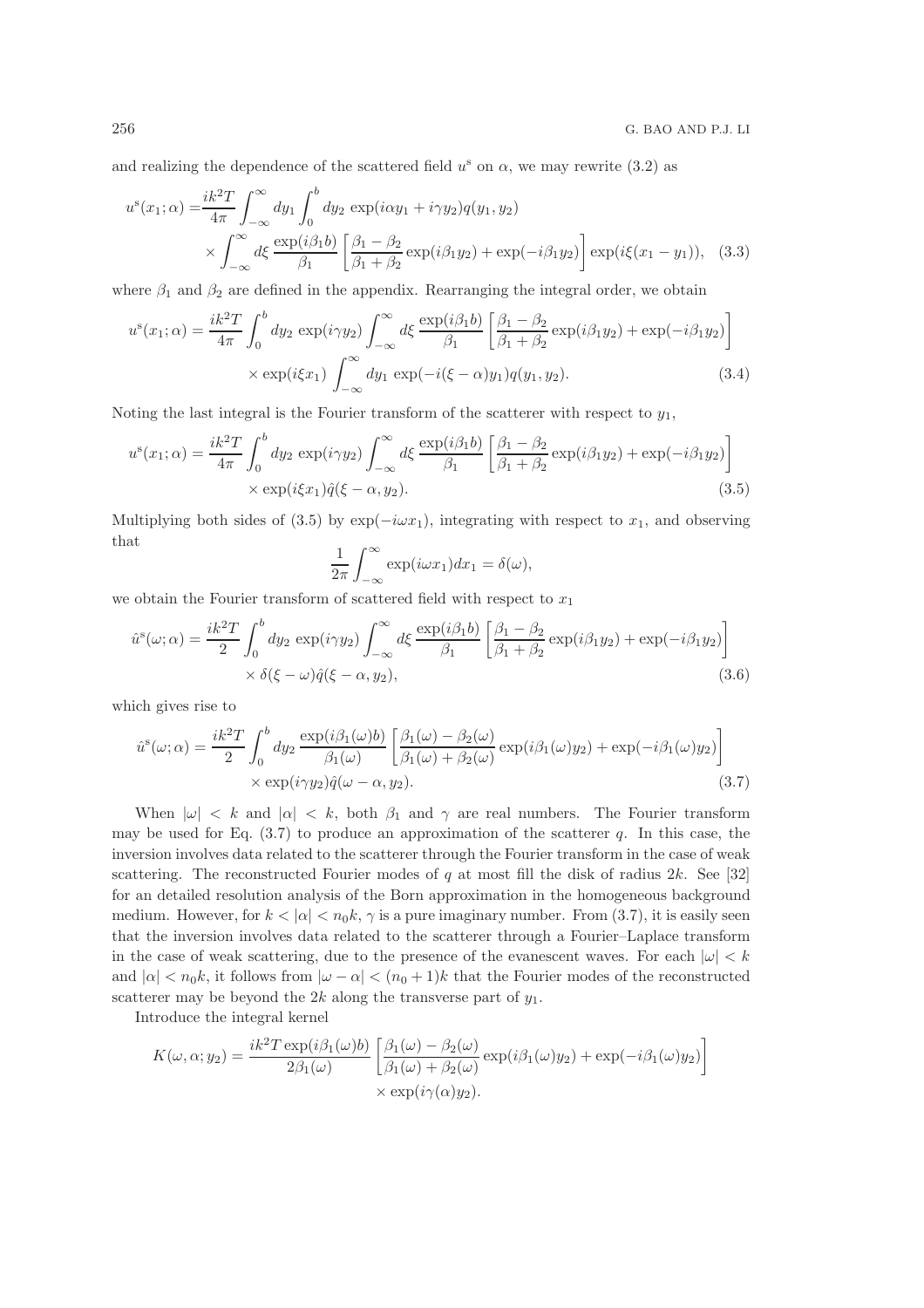The integral equation (3.7) can be written as

$$
\hat{u}^s(\omega;\alpha) = \int_0^b K(\omega,\alpha;y_2)\hat{q}(\omega-\alpha;y_2)dy_2.
$$
\n(3.8)

By denoting  $\xi = \omega - \alpha$ , we can formally rewrite (3.8) as

$$
K(\xi)\hat{q}(\xi) = \hat{u}^s(\xi). \tag{3.9}
$$

In practice, Eq. (3.9) is implemented by using the method of least squares with Tikhonov regularization [33]

$$
\hat{q}(\xi) = (\lambda I + K^* K)^{-1} K^* \hat{u}^s(\xi),\tag{3.10}
$$

where  $\lambda$  is a small positive number, I is the identity operator, and  $K^*$  is the adjoint operator of K. Once  $\hat{q}(\xi, y_2)$  is available, an approximation of q may be obtained from the inverse Fourier transform.

# 4. Recursive Linearization

As discussed in the previous section, when the wavenumber  $k$  is small, the Born approximation allows a reconstruction of those low Fourier modes for the function q. We now describe a procedure that recursively determines better approximations  $q_k$  at  $k = k_l$  for  $l = 1, 2, \cdots$  with the increasing wavenumbers. Suppose now that an approximation of the scatterer,  $q_k$ , has been recovered at some wavenumber  $\tilde{k}$ , and that the wavenumber k is slightly larger that  $\tilde{k}$ . We wish to determine  $q_k$ , or equivalently, to determine the perturbation

$$
\delta q = q_k - q_{\tilde{k}}.
$$

For the reconstructed scatterer  $q_{\tilde{k}}$ , we solve at the wavenumber k the forward scattering problem

$$
\Delta \tilde{u}_i^{\rm s} + n^2 k^2 (1 + q_{\tilde{k}}) \tilde{u}_i^{\rm s} = -k^2 q_{\tilde{k}} u_i^{\rm t}, \tag{4.1}
$$

where  $u_i^t$  is the transmitted wave corresponding to the incident wave  $u_i^i$  with incident angle  $\theta_i, i = 1, \cdots, p.$ 

For the scatterer  $q_k$ , we have

$$
\Delta u_i^s + n^2 k^2 (1 + q_k) u_i^s = -k^2 q_k u_i^t. \tag{4.2}
$$

Subtracting (4.1) from (4.2) and omitting the second order smallness in  $\delta q$  and in  $\delta u_i^s = u_i^s - \tilde{u}_i^s$ , we obtain

$$
\Delta \delta u_i^s + n^2 k^2 (1 + q_{\tilde{k}}) \delta u_i^s = -k^2 \delta q (u_i^t + \tilde{u}_i^s).
$$
 (4.3)

Given a solution  $u_i^s$  of (4.2), we define the measurements

$$
Mu_i^s(\mathbf{x}) = [u_i^s(\mathbf{x}_1), \cdots, u_i^s(\mathbf{x}_m)]^T.
$$
\n(4.4)

The measurement operator  $M$  is well defined and maps the scattered field to a vector of complex numbers in  $\mathbb{C}^m$ , which consists of point measurements of the scattered field at  $\mathbf{x}_j$ ,  $j = 1, \cdots, m$ .

For the scatterer  $q_k$  and the transmitted field  $u_i^{\text{t}}$ , we define the forward scattering operator

$$
S(q_k, u_i^{\mathbf{t}}) = M u_i^{\mathbf{s}}.\tag{4.5}
$$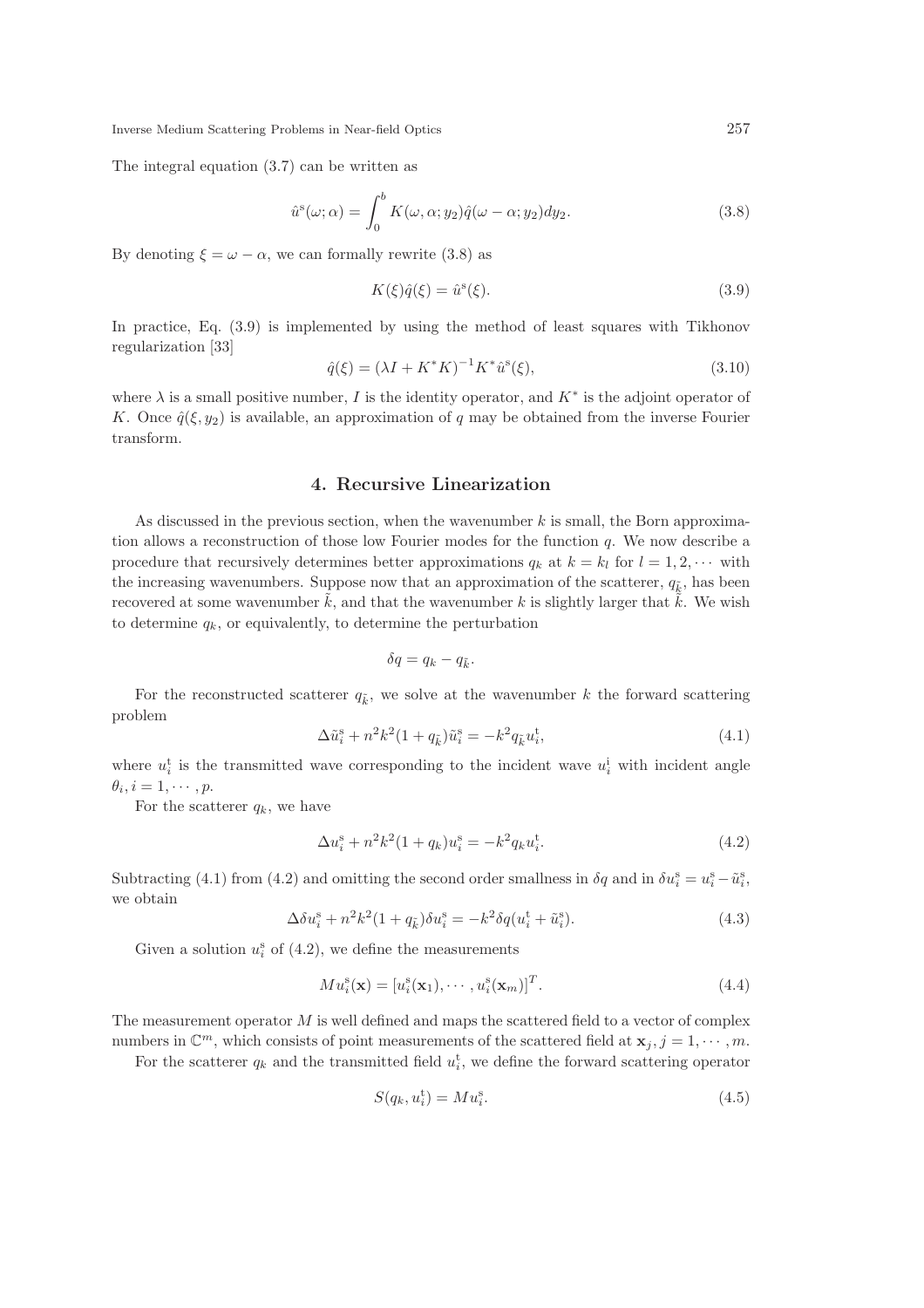It is easily seen that the forward scattering operator  $S(q_k, u_i^t)$  is linear with respect to  $u_i^t$  but nonlinear with respect to  $q_k$ . For simplicity, we denote  $S(q_k, u_i^t)$  by  $S_i(q_k)$ . Let  $S'_i$  $i_q(q_{\tilde{k}})$  be the Fréchet derivative of  $S_i(q_k)$  and denote the residual operator

$$
R_i(q_{\tilde{k}}) = M(\delta u_i^s). \tag{4.6}
$$

It follows from the linearization of the nonlinear equation (4.5) that

$$
S_i'(q_{\bar{k}})\delta q = R_i(q_{\bar{k}}). \tag{4.7}
$$

Applying the Landweber iteration [33] to the linearized equation (4.7) yields

$$
\delta q = \tau S_i'(q_{\tilde{k}})^* R_i(q_{\tilde{k}}), \qquad (4.8)
$$

where  $\tau$  is a positive relaxation parameter and  $S_i'$  $s_i'(q_{\tilde{k}})^*$  is the adjoint operator of  $S_i^{'}$  $i(q_{\tilde{k}}).$ 

In order to compute the correction  $\delta q$ , we need some efficient way to compute  $S_i$  $i'(q_{\tilde{k}})^*R_i(q_{\tilde{k}}).$ Let  $R_i(q_{\tilde{k}}) = [\zeta_{i1}, \cdots, \zeta_{im}]^T \in \mathbb{C}^m$ . Consider the adjoint problem

$$
\Delta \psi_i + n^2 k^2 (1 + q_{\tilde{k}}) \psi_i = -k^2 \sum_{j=1}^m \zeta_{ij} \delta(\mathbf{x} - \mathbf{x}_j).
$$
 (4.9)

Multiplying (4.3) with the complex conjugate of  $\psi_i$  and integrating over  $\mathbb{R}^2$  on both sides, we obtain

$$
\int_{\mathbb{R}^2} \Delta \delta u_i^s \, \overline{\psi}_i d\mathbf{x} + \int_{\mathbb{R}^2} n^2 k^2 (1 + q_{\tilde{k}}) \delta u_i^s \, \overline{\psi}_i d\mathbf{x} = -k^2 \int_{\mathbb{R}^2} \delta q(u_i^t + \tilde{u}_i^s) \, \overline{\psi}_i d\mathbf{x}.
$$

Using Green's formula for an infinite space, we have

$$
\int_{\mathbb{R}^2} \left( \Delta \overline{\psi}_i + n^2 k^2 (1 + q_{\tilde{k}}) \overline{\psi}_i \right) \delta u_i^{\rm s} d\mathbf{x} = -k^2 \int_{\mathbb{R}^2} \delta q(u_i^{\rm t} + \tilde{u}_i^{\rm s}) \overline{\psi}_i d\mathbf{x}.
$$

It follows from the adjoint equation (4.9) that

$$
\sum_{j=1}^{m} \delta u_i^s(\mathbf{x}_j) \overline{\zeta}_{ij} = \int_{\mathbb{R}^2} \delta q(u_i^t + \tilde{u}_i^s) \overline{\psi}_i d\mathbf{x}.
$$
 (4.10)

Noting  $(4.6)$ ,  $(4.7)$ , and the adjoint operator  $S_i'$  $i(q_{\tilde{k}})^*$ , the left-hand side of (4.10) may be deduced

$$
\sum_{j=1}^{m} \delta u_i^s(\mathbf{x}_j) \overline{\zeta}_{ij} = \langle M(\delta u_i^s), R_i(q_{\tilde{k}}) \rangle_{\mathbb{C}^m} = \langle S_i'(q_{\tilde{k}}) \delta q, R_i(q_{\tilde{k}}) \rangle_{\mathbb{C}^m}
$$

$$
= \langle \delta q, S_i'(q_{\tilde{k}})^* R_i(q_{\tilde{k}}) \rangle_{L^2(\mathbb{R}^2)} = \int_{\mathbb{R}^2} \delta q \overline{S'(q_{\tilde{k}})^* R_i(q_{\tilde{k}})} d\mathbf{x}.
$$
(4.11)

where  $\langle \cdot, \cdot \rangle_{\mathbb{C}^m}$  and  $\langle \cdot, \cdot \rangle_{L^2(\mathbb{R}^2)}$  are the standard inner-products defined in the complex vector space  $\mathbb{C}^m$  and the square integrable functional space  $L^2(\mathbb{R}^2)$ .

Combining (4.10) and (4.11) yields

$$
\int_{\mathbb{R}^2} \delta q \, \overline{S'(q_{\tilde{k}})^* R_i(q_{\tilde{k}})} d\mathbf{x} = \int_{\mathbb{R}^2} \delta q \, (u_i^{\mathrm{t}} + \tilde{u}_i^{\mathrm{s}}) \, \overline{\psi}_i d\mathbf{x},
$$

which holds for any  $\delta q$ . It follows that

$$
S^{'}(q_{\tilde{k}})^* R_i(q_{\tilde{k}}) = (\overline{u_i^{\mathbf{t}}} + \overline{\tilde{u}^{\mathbf{s}}}) \psi_i.
$$
\n(4.12)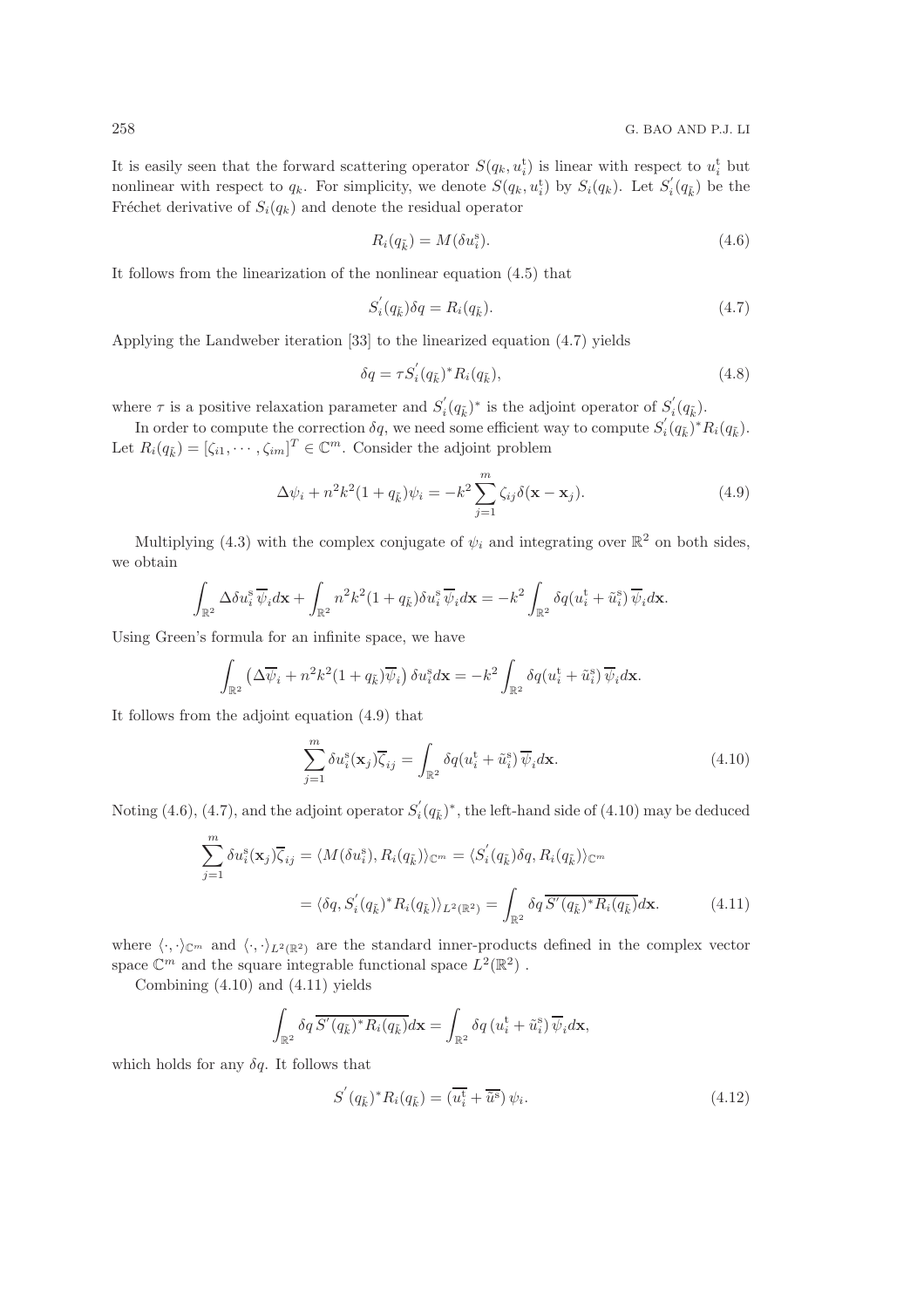

Fig. 4.1. The flow chart of the recursive linearization algorithm.

Using the above result, Eq. (4.8) can be written as

$$
\delta q = \tau(\overline{u_i^t} + \overline{\tilde{u}_i^s}) \psi_i.
$$
\n(4.13)

Thus, for each incident wave, we solve one forward problem (4.1) and one adjoint problem (4.9). Once  $\delta q$  is determined,  $q_k$  is updated by  $q_{\tilde{k}} + \delta q$ . After completing the pth sweep, we get the reconstructed scatterer  $q_k$  at the wavenumber  $k.$ 

Given the data of the scattered field  $u_i^s(\mathbf{x}_j)$ ,  $j = 1, \dots, m, i = 1, \dots, p$  at different wavenumbers from the smallest  $k_{\text{min}}$  to the largest  $k_{\text{max}}$ , a flow chart of the recursive linearization algorithm is given in Fig. 4.1.

#### 5. Numerical Experiments

In the following, to illustrate the performance of our algorithm, we present two numerical examples. The scattering data are obtained by numerical solution of the forward scattering problem, which is implemented by using the finite element method with a perfectly matched layer technique.

The index of refraction  $n_0 = 2$  in the lower half-space prism and the relaxation parameter  $\tau$ is taken to be  $0.1/k^2$ . The scattered field are measured on  $\mathbf{x}_j = (x_{1j}, 1.0), x_{1j} = -0.5+j/40, j =$  $0, \dots, 40$ , and the incident angle  $\theta_i = -2\pi/5 + i4\pi/50$ ,  $i = 0, \dots, 10$ . Evidently, the incident waves consist of the evanescent plane waves and the propagating plane waves. For stability analysis, some relative random noise is added to the data, i.e., the scattered field takes the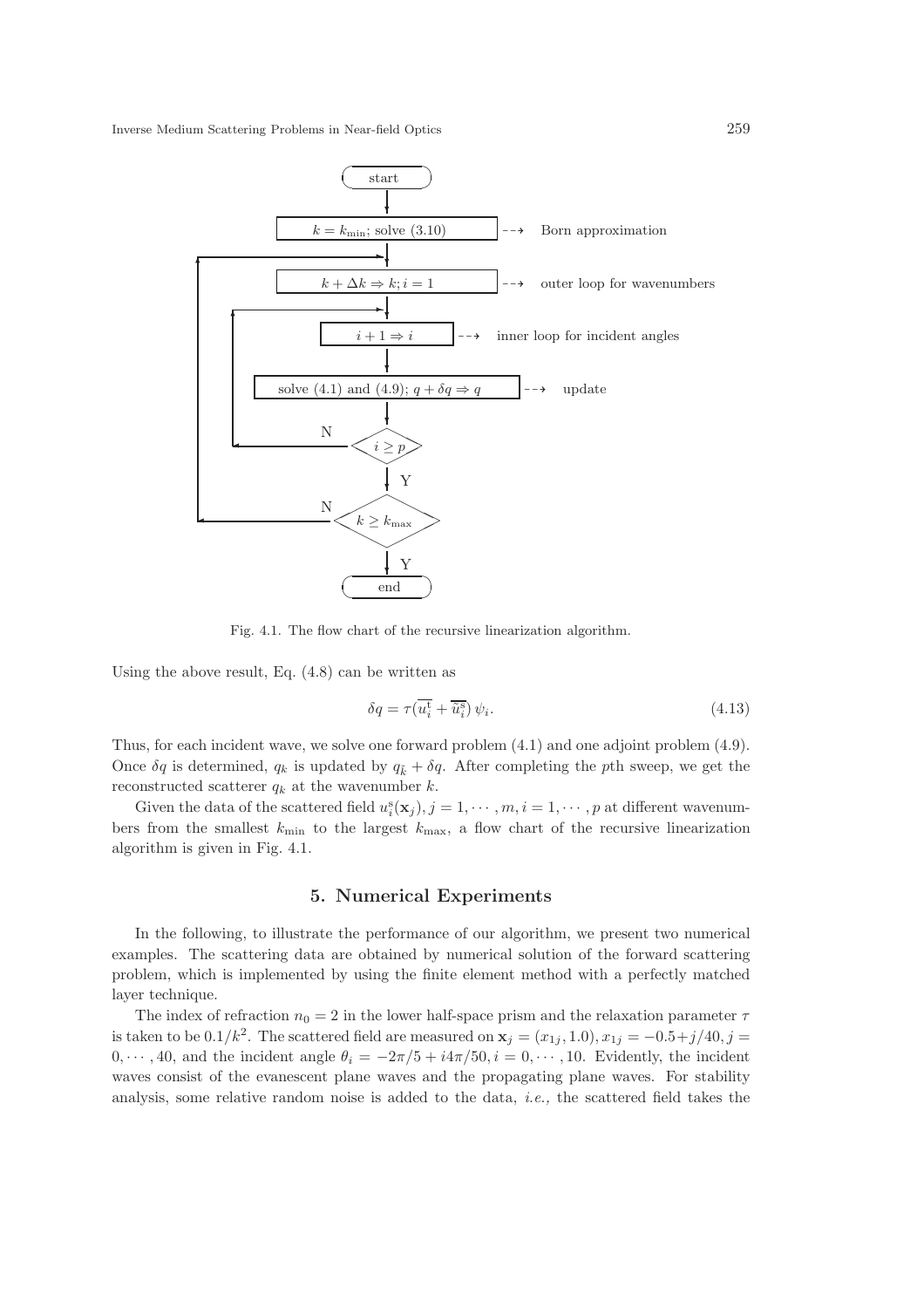

Fig. 5.1. Example 5.1: (a) the true scatterer; (b) the reconstructed scatterer.

form

$$
u_i^s(\mathbf{x}_j) := (1 + \sigma \text{ rand})u_i^s(\mathbf{x}_j), \quad j = 0, \cdots, 40, \quad i = 0, \cdots, 10.
$$

Here, rand gives uniformly distributed random numbers in  $[-1, 1]$  and  $\sigma$  is a noise level parameter taken to be 0.02 in our numerical experiments. Define the relative error by

$$
e_2 = \frac{\left(\sum_{i,j} |q_{ij} - \tilde{q}_{ij}|^2\right)^{1/2}}{\left(\sum_{i,j} |q_{ij}|^2\right)^{1/2}},
$$

where  $\tilde{q}$  is the reconstructed scatterer and q is the true scatterer.

**Example 5.1.** Let  $q(x_1, x_2) = 2x_1^2 \exp(-x_1^2 - x_2^2)$ , and reconstruct a scatterer defined by

$$
q_1(x_1, x_2) = q(6x_1, 6(x_2 - 0.5))
$$
\n<sup>(5.1)</sup>

inside the domain  $D = [-0.5, 0.5] \times [0.0, 1.0]$ . See Figs. 5.1(a) and 5.2(a) for the surface plot and the image of the function. Figs.  $5.1(b)$  and  $5.2(b)$  show the surface plot and the image of the final reconstruction at the wavenumber  $k = 12$ . Fig. 5.3 presents the relative error of reconstructions at different wavenumbers with step size of the wavenumber  $\Delta k = 1$  and  $\Delta k = 2$ .

**Example 5.2.** Let  $q(x_1, x_2) = 2x_2^2 \exp(-x_1^2 - x_2^2)$ , and reconstruct a scatterer defined by

$$
q_2(x_1, x_2) = q(6x_1, 6(x_2 - 0.5))
$$
\n<sup>(5.2)</sup>

inside the domain  $D = [-0.5, 0.5] \times [0.0, 1.0]$ . See Figs. 5.4(a) and 5.5(a) for the surface plot and the image of the function. It is important to note that the two isolated peaks in this example lie along the direction of the  $x_2$ -axis instead of the  $x_1$ -axis as shown in Example 5.1. Figs. 5.4(b) and 5.5(b) show the surface plot and the image of the final reconstruction at the wavenumber  $k = 12$ . Fig. 5.6 presents the relative error of reconstructions at different wavenumbers with step size of the wavenumber  $\Delta k = 1$  and  $\Delta k = 2$ . The two peaks reconstructed in Example 5.2 are not as well separated as that of Example 5.1, as seen in Figs. 5.2(b) and 5.5(b). Comparing the reconstructions of Examples 5.1 and 5.2, it is clear that better resolution is achieved along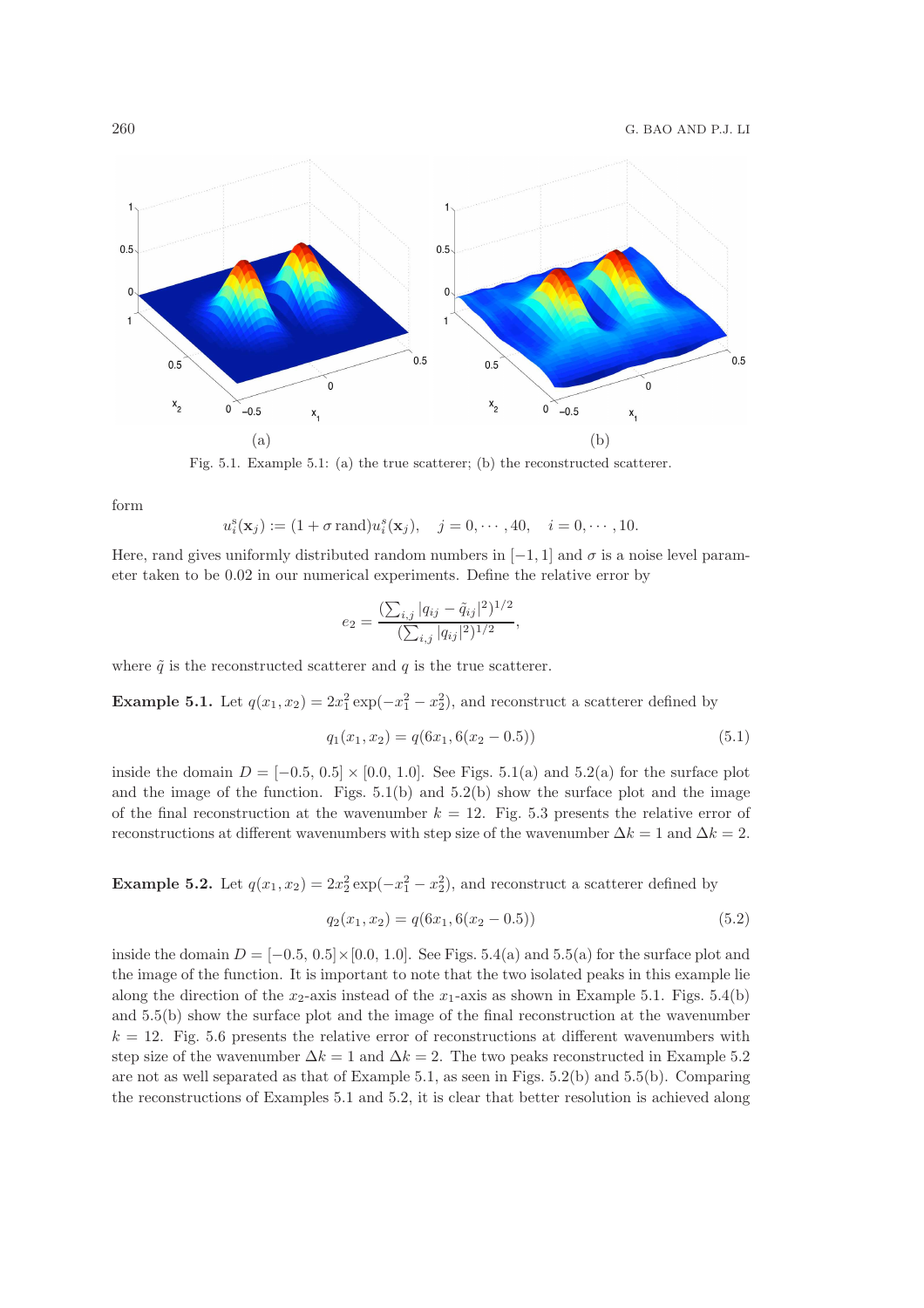

Fig. 5.2. Example 5.1: (a) the image view of true scatterer; (b) the image view of reconstructed scatterer.



Fig. 5.3. Example 5.1: the relative error of reconstruction at different wavenumbers.



Fig. 5.4. Example 5.2: (a) the true scatterer; (b) the reconstructed scatterer.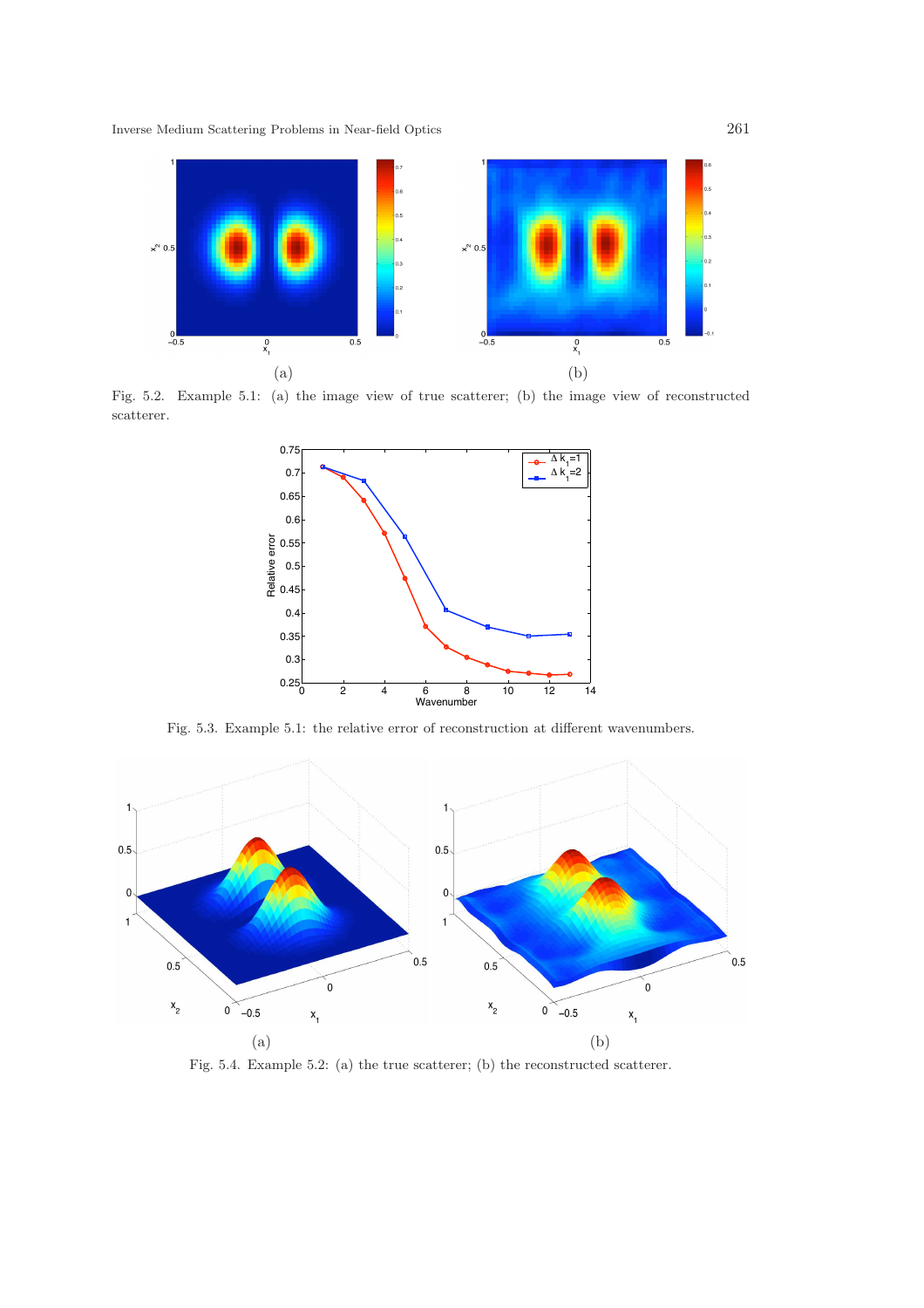

Fig. 5.5. Example 5.2: (a) the image view of true scatterer; (b) the image view of reconstructed scatterer.



Fig. 5.6. Example 5.2: the relative error of reconstruction at different wavenumbers.

the  $x_1$ -axis than that along the  $x_2$ -axis since the evanescent waves propagate along the  $x_1$ -axis but exponentially decay along the  $x_2$ -axis. Due to the noise added to the scattering data, the semiconvergence of the iterative algorithm can be clearly observed in Fig. 5.6, *i.e.*, the algorithm firstly converges to certain level and then starts to diverge. This phenomenon further illustrates the ill-posedness of the inverse scattering problem. In practice, if the noise level is known, the discrepancy principle may be used as a stopping rule for detecting the transient from convergence to divergence [33].

#### 6. Conclusion

We have presented a regularized recursive linearization method for reconstructing the scatterer of inhomogeneities in the modality of PSTM. The proposed method is stable and efficient for solving the inverse medium scattering in the layered background medium with limited aperture measurements. There are two important future directions of the present study. The first concerns the convergence analysis of the recursive linearization algorithm, which is in progress and will be reported elsewhere. Another research direction is concerned with a detailed study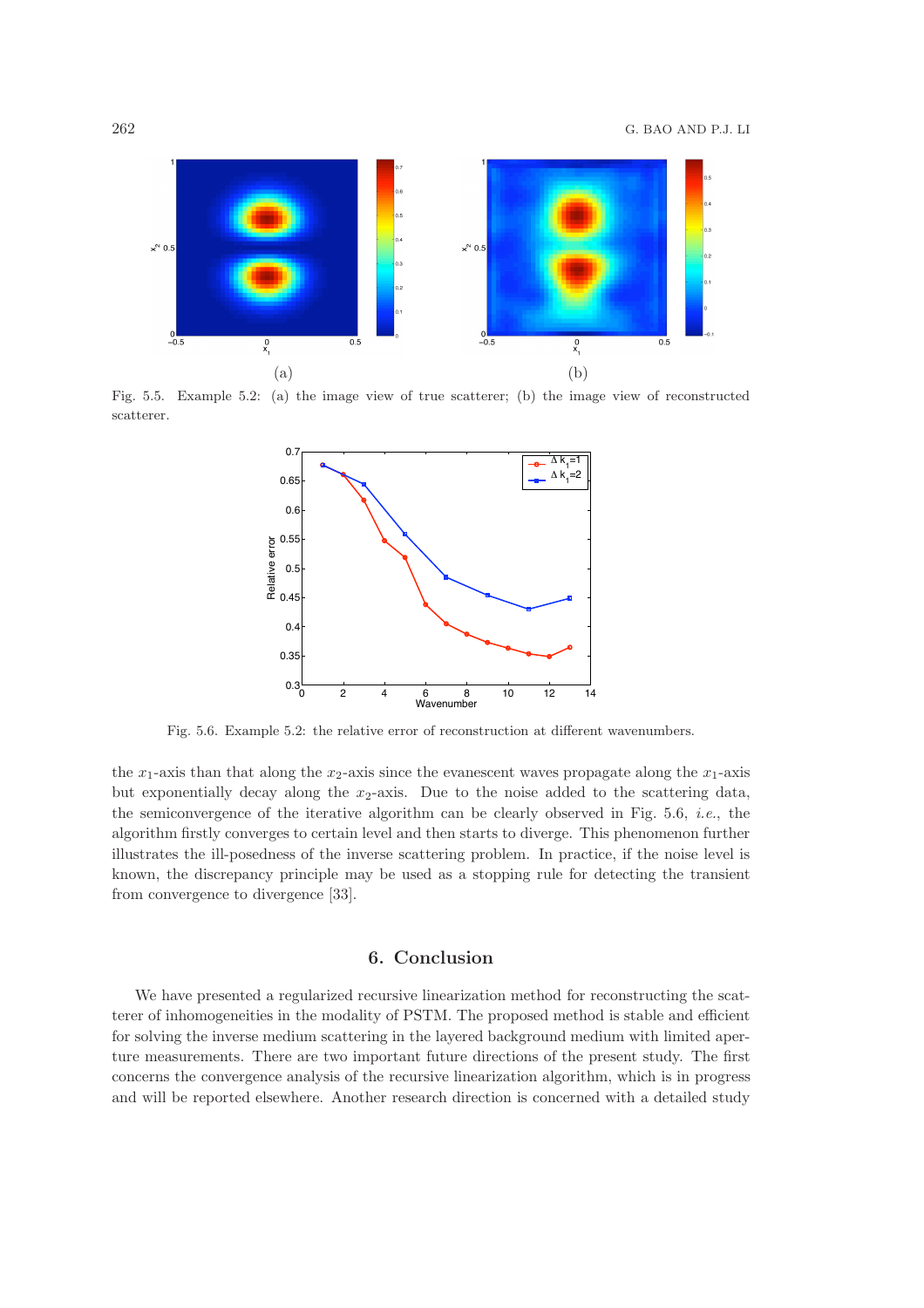of the resolution of the proposed method and extend the approach in this paper further to the more complicated 3D model problems.

Acknowledgments. The authors wish to thank Dr. Wen Masters for encouraging them to study the limited aperture inverse problems and Prof. John Schotland for valuable discussions.

# Appendix

### A. Lippmann–Schwinger Integral Equation

For the observation point  $\mathbf{x} = (x_1, x_2)$  and the source point  $\mathbf{y} = (y_1, y_2)$ , the fundamental solution of the Helmholtz equation,  $G(\mathbf{x}, \mathbf{y})$ , in a two-layered background medium in  $\mathbb{R}^2$  satisfies

$$
\Delta G(\mathbf{x}, \mathbf{y}) + n^2(\mathbf{x})k^2 G(\mathbf{x}, \mathbf{y}) = -\delta(\mathbf{x} - \mathbf{y})
$$
\n(A.1)

with continuity conditions

$$
G(\mathbf{x}, \mathbf{y})|_{x_2=0^+} = G(\mathbf{x}, \mathbf{y})|_{x_2=0^-},
$$
\n(A.2)

$$
\left. \frac{\partial G(\mathbf{x}, \mathbf{y})}{\partial x_2} \right|_{x_2 = 0^+} = \left. \frac{\partial G(\mathbf{x}, \mathbf{y})}{\partial x_2} \right|_{x_2 = 0^-},
$$
\n(A.3)

where  $\delta$  is the Dirac delta function.

Define

$$
\beta_1(\xi) = \begin{cases} \sqrt{k^2 - \xi^2} & \text{for } |k| > |\xi|, \\ i\sqrt{\xi^2 - k^2} & \text{for } |k| < |\xi|, \end{cases}
$$

and

$$
\beta_2(\xi) = \begin{cases} \sqrt{(n_0 k)^2 - \xi^2} & \text{for } |n_0 k| > |\xi|, \\ i\sqrt{\xi^2 - (n_0 k)^2} & \text{for } |n_0 k| < |\xi|. \end{cases}
$$

It follows from the Fourier transform of (A1) as suggested in [14, 34] and the integral representation of the Hankel function [35, 36] that

•  $x_2 > 0, y_2 < 0$ 

$$
G(\mathbf{x}, \mathbf{y}) = \frac{i}{2\pi} \int_{-\infty}^{\infty} \frac{e^{i(\beta_1 x_2 - \beta_2 y_2)}}{\beta_1 + \beta_2} e^{i\xi(x_1 - y_1)} d\xi,
$$
 (A.4)

•  $x_2 < 0, y_2 > 0$ 

$$
G(\mathbf{x}, \mathbf{y}) = \frac{1}{2\pi} \int_{-\infty}^{\infty} \frac{e^{i(\beta_1 y_2 - \beta_2 x_2)}}{\beta_1 + \beta_2} e^{i\xi(x_1 - y_1)} d\xi,
$$
 (A.5)

•  $x_2 > 0, y_2 > 0$ 

$$
G(\mathbf{x}, \mathbf{y}) = \frac{1}{4\pi} \int_{-\infty}^{\infty} \frac{1}{\beta_1} \left[ \frac{\beta_1 - \beta_2}{\beta_1 + \beta_2} e^{i\beta_1(x_2 + y_2)} + e^{i\beta_1|x_2 - y_2|} \right] e^{i\xi(x_1 - y_1)} d\xi,
$$
 (A.6)

•  $x_2 < 0, y_2 < 0$ 

$$
G(\mathbf{x}, \mathbf{y}) = \frac{\mathrm{i}}{4\pi} \int_{-\infty}^{\infty} \frac{1}{\beta_2} \left[ \frac{\beta_2 - \beta_1}{\beta_1 + \beta_2} e^{-\mathrm{i}\beta_2 (x_2 + y_2)} + e^{\mathrm{i}\beta_2 |x_2 - y_2|} \right] e^{\mathrm{i}\xi (x_1 - y_1)} d\xi. \tag{A.7}
$$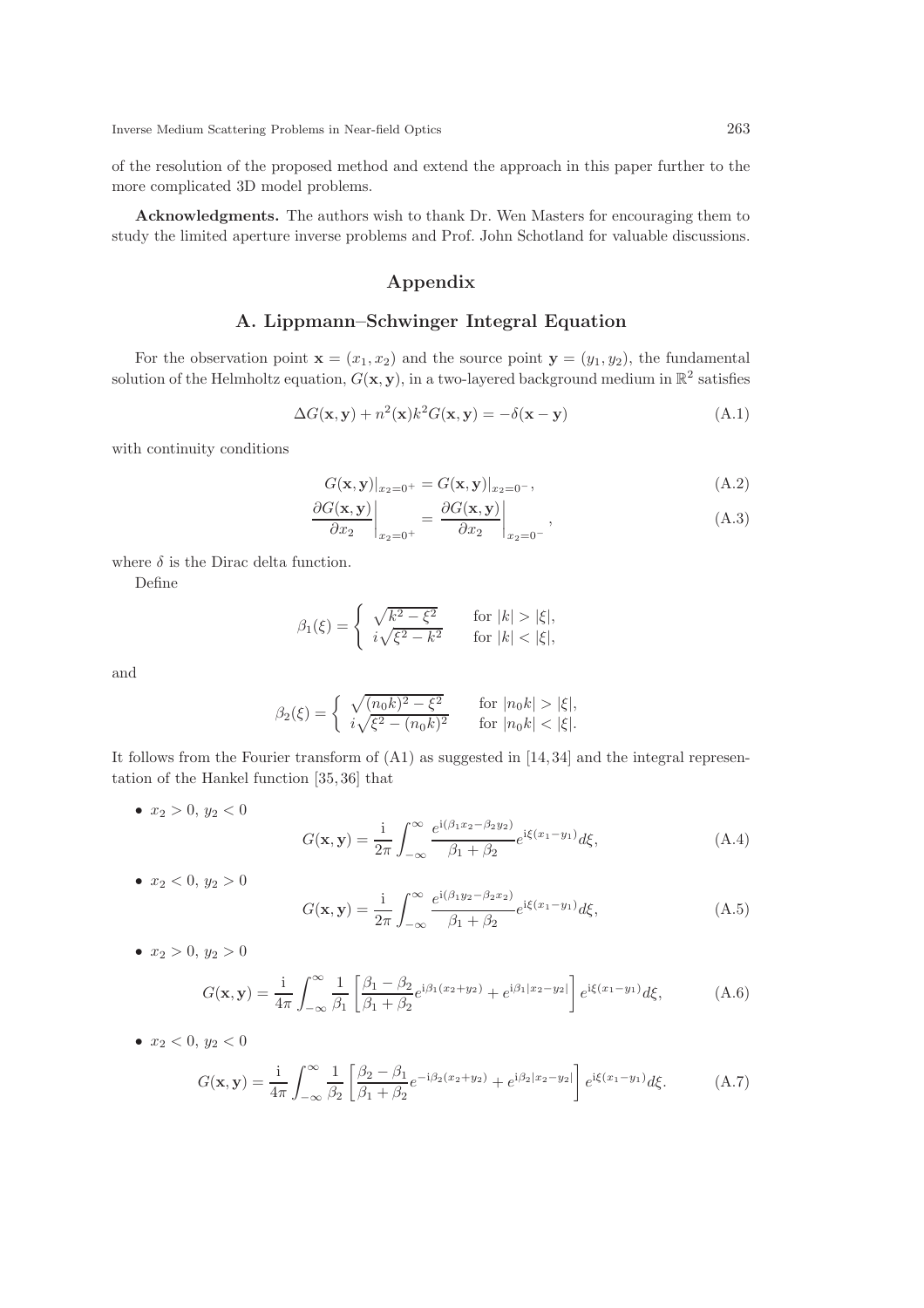Using the fundamental solution  $(A4)-(A7)$ , we obtain from  $(2.5)$  that the scattered field  $u^s$ satisfies

$$
u^s(\mathbf{x}) = k^2 \int_D G(\mathbf{x}, \mathbf{y}) q(\mathbf{y}) (u^t(\mathbf{y}) + u^s(\mathbf{y})) d\mathbf{y}.
$$
 (A.8)

Adding the transmitted field  $u^t$  on both sides of (A8) yields the total field in  $\mathbb{R}^2_+$ 

$$
u(\mathbf{x}) = u^{\mathrm{t}}(\mathbf{x}) + k^2 \int_D G(\mathbf{x}, \mathbf{y}) q(\mathbf{y}) u(\mathbf{y}) d\mathbf{y}, \tag{A.9}
$$

which gives the Fredholm integral equation of the second kind for the total field in D

$$
u(\mathbf{x}) - k^2 \int_D G(\mathbf{x}, \mathbf{y}) q(\mathbf{y}) u(\mathbf{y}) d\mathbf{y} = u^{\mathrm{t}}(\mathbf{x}). \tag{A.10}
$$

Once the total field in  $D$  is computed, the total field can be directly obtained from

$$
u(\mathbf{x}) = u^{\mathrm{t}}(\mathbf{x}) + k^2 \int_D G(\mathbf{x}, \mathbf{y}) q(\mathbf{y}) u(\mathbf{y}) d\mathbf{y} \quad \text{for } \mathbb{R}_+^2 \setminus D,
$$
 (A.11)

and

$$
u(\mathbf{x}) = u^i(\mathbf{x}) + u^r(\mathbf{x}) + k^2 \int_D G(\mathbf{x}, \mathbf{y}) q(\mathbf{y}) u(\mathbf{y}) d\mathbf{y} \quad \text{for } \mathbf{x} \in \mathbb{R}^2_-\,. \tag{A.12}
$$

#### References

- [1] D. Colton and R. Kress, Integral Equation Methods in Scattering Theory, Wiley, New York, 1983.
- [2] D. Colton and R. Kress, Inverse Acoustic and Electromagnetic Scattering Theory, Springer-Verlag, Berlin, 1998.
- [3] F. Natterer, The Mathematics of Computerized Tomography, Teubner, Stuttgart, 1986.
- [4] D. Courjon and C. Bainier, Near field microscopy and near field optics, Rep. Prog. Phys., 57 (1994), 989-1028.
- [5] C. Giard and A. Dereux, Near-field optics theories, Rep. Prog. Phys., 59 (1996), 657-699.
- [6] P. Carney and J. Schotland, Near-field tomography, in Inside Out: Inverse Problems and Applications, G. Uhlmann (Ed.), Cambridge University Press, 2003, 133-168.
- [7] D. Courjon, Near-field Microscopy and Near-field Optics, Imperial College Press, London, 2003.
- [8] P. Carney and J. Schotland, Inverse scattering for near-field microscopy, Appl. Phys. Lett., 77 (2000), 2798-2800.
- [9] P. Carney and J. Schotland, Three-dimensional total internal reflection microscopy, Opt. Lett., 26 (2001), 1072-1074.
- [10] P. Carney and J. Schotland, Theory of total-internal-reflection tomography, J. Opt. Soc. Am. A, 20 (2003), 542-547.
- [11] P. Carney and J. Schotland, Determination of three-dimensional structure in photon scanning tunneling microscopy, J. Opt. A: Pure Appl. Opt.,  $4$  (2002), s140-s144.
- [12] D. Courjon, K. Sarayeddine and M. Spajer, Scanning tunneling optical microscopy, Opt. Commun., 71 (1989), 23-28.
- [13] P.A. Temple, Total internal reflection microscopy: a surface inspection technique, Appl. Opt., 20 (1981), 2656-2664.
- [14] I. Akduman and A. Alkumru, A generalized ART algorithm for inverse scattering problems related to buried cylindrical bodies, Inverse Probl., 11 (1995), 1125-1136.
- [15] M. Idemen and I. Akduman, Two-dimensional inverse scattering problems connected with bodies buried in a slab, Inverse Probl., 6 (1990), 749-766.
- [16] P.-M. Cutzach and C. Hazard, Existence, uniqueness and analyticity properties for electromagnetic scattering in a two-layered medium, *Math. Method. Appl. Sci.*, **21** (1998), 433-461.